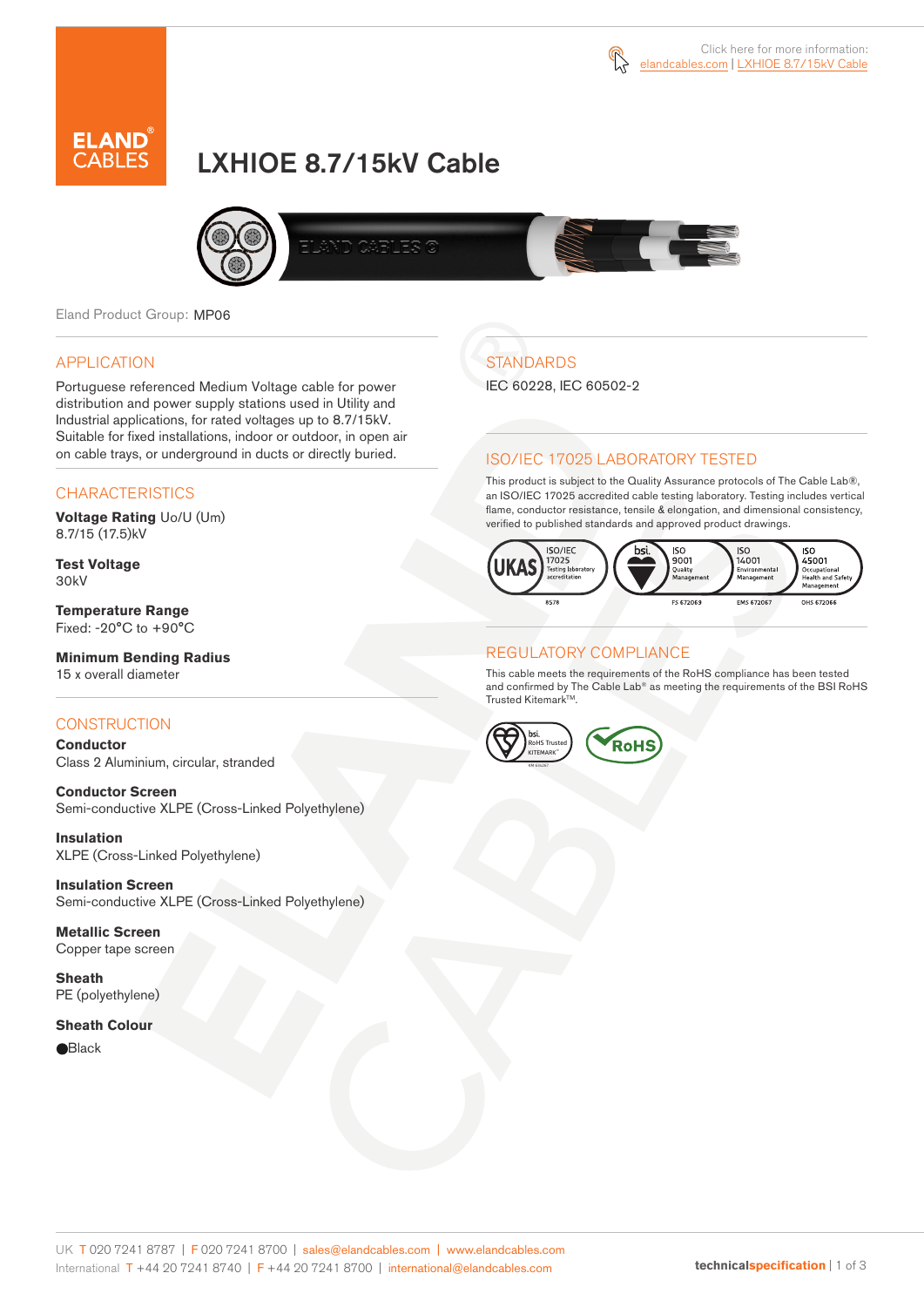

### DIMENSIONS

| ELAND PART NO. | NO. OF<br>CORES | <b>CONDUCTOR NOMINAL</b><br>NOMINAL DIAMETER<br><b>CROSS SECTIONAL AREA</b><br><b>OVER INSULATION</b><br>mm <sup>2</sup><br>mm |      | <b>NOMINAL</b><br><b>OVERALL DIAMETER</b><br>mm | <b>NOMINAL</b><br><b>WEIGHT</b><br>kg/km |  |
|----------------|-----------------|--------------------------------------------------------------------------------------------------------------------------------|------|-------------------------------------------------|------------------------------------------|--|
| MP0615K01025   | $\mathbf{1}$    | 25                                                                                                                             | 17.0 | 24.5                                            | 665                                      |  |
| MP0615K01035   | $\mathbf{1}$    | 35                                                                                                                             | 18.0 | 25.5                                            | 720                                      |  |
| MP0615K01050   | $\overline{1}$  | 50                                                                                                                             | 19.0 | 26.5                                            | 785                                      |  |
| MP0615K01070   | $\mathbf{1}$    | 70                                                                                                                             | 20.5 | 28.5                                            | 900                                      |  |
| MP0615K01095   | $\mathbf{1}$    | 95                                                                                                                             | 22.5 | 30.0                                            | 1020                                     |  |
| MP0615K01120   | $\mathbf{1}$    | 120                                                                                                                            | 24.0 | 32.0                                            | 1160                                     |  |
| MP0615K01150   | $\mathbf{1}$    | 150                                                                                                                            | 25.5 | 33.5                                            | 1270                                     |  |
| MP0615K01185   | $\mathbf{1}$    | 185                                                                                                                            | 27.0 | 35.0                                            | 1435                                     |  |
| MP0615K01240   | $\mathbf{1}$    | 240                                                                                                                            | 29.0 | 37.5                                            | 1665                                     |  |
| MP0615K01300   | $\mathbf{1}$    | 300                                                                                                                            | 32.0 | 40.5                                            | 1915                                     |  |
| MP0615K01400   | $\mathbf{1}$    | 400                                                                                                                            | 35.0 | 43.5                                            | 2270                                     |  |
| MP0615K01500   | $\mathbf{1}$    | 500                                                                                                                            | 38.0 | 46.5                                            | 2655                                     |  |
| MP0615K01600   | $\mathbf{1}$    | 630                                                                                                                            | 42.5 | 51.5                                            | 3240                                     |  |
| MP0615K03025   | 3               | 25                                                                                                                             | 17.0 | 49.0                                            | 2665                                     |  |
| MP0615K03035   | 3               | 35                                                                                                                             | 18.0 | 51.5                                            | 2905                                     |  |
| MP0615K03050   | 3               | 50                                                                                                                             | 19.0 | 54.0                                            | 3210                                     |  |
| MP0615K03070   | 3               | 70                                                                                                                             | 20.5 | 58.0                                            | 3650                                     |  |
| MP0615K03095   | 3               | 95                                                                                                                             | 22.5 | 61.5                                            | 4210                                     |  |
| MP0615K03120   | 3               | 120                                                                                                                            | 24.0 | 65.5                                            | 4725                                     |  |
| MP0615K03150   | 3               | 150                                                                                                                            | 25.5 | 68.5                                            | 5285                                     |  |
| MP0615K03185   | 3               | 185                                                                                                                            | 27.0 | 72.0                                            | 5835                                     |  |
| MP0615K03240   | 3               | 240                                                                                                                            | 29.0 | 77.5                                            | 6830                                     |  |
| MP0615K03300   | 3               | 300                                                                                                                            | 32.0 | 84.0                                            | 7965                                     |  |
| MP0615K03400   | 3               | 400                                                                                                                            | 35.0 | 90.5                                            | 9390                                     |  |

# ELECTRICAL CHARACTERISTICS

| NO. OF<br>CORES | <b>CONDUCTOR</b><br><b>NOMINAL CROSS</b><br><b>SECTIONAL AREA</b> | CONDUCTOR MAXIMUM<br><b>SHORT CIRCUIT</b><br><b>CURRENT T=1S</b> | CONDUCTOR DC<br>RESISTANCE AT 20°C<br>ohm/km | <b>INDUCTANCE</b><br>mH/km | <b>CAPACITANCE</b><br>µF/km | <b>CURRENT CARRYING CAPACITY</b><br>Amps |               |
|-----------------|-------------------------------------------------------------------|------------------------------------------------------------------|----------------------------------------------|----------------------------|-----------------------------|------------------------------------------|---------------|
|                 | mm <sup>2</sup>                                                   | kA                                                               |                                              |                            |                             | In Air                                   | <b>Buried</b> |
|                 | 25                                                                | 2.4                                                              | 1.2000                                       | 0.45                       | 0.18                        | 126                                      | 124           |
|                 | 35                                                                | 3.3                                                              | 0.8680                                       | 0.43                       | 0.19                        | 152                                      | 148           |
|                 | 50                                                                | 4.7                                                              | 0.6410                                       | 0.41                       | 0.21                        | 182                                      | 175           |
|                 | 70                                                                | 6.6                                                              | 0.4430                                       | 0.38                       | 0.24                        | 228                                      | 215           |
|                 | 95                                                                | 9.0                                                              | 0.3200                                       | 0.36                       | 0.27                        | 277                                      | 257           |
|                 | 120                                                               | 11.3                                                             | 0.2530                                       | 0.35                       | 0.29                        | 322                                      | 294           |
| $\mathbf{1}$    | 150                                                               | 14.2                                                             | 0.2060                                       | 0.34                       | 0.31                        | 365                                      | 330           |
|                 | 185                                                               | 17.5                                                             | 0.1640                                       | 0.33                       | 0.34                        | 419                                      | 373           |
| $\mathbf{1}$    | 240                                                               | 22.7                                                             | 0.1250                                       | 0.32                       | 0.37                        | 496                                      | 434           |
|                 | 300                                                               | 28.3                                                             | 0.1000                                       | 0.30                       | 0.42                        | 577                                      | 494           |
|                 | 400                                                               | 37.8                                                             | 0.0778                                       | 0.29                       | 0.46                        | 675                                      | 566           |
|                 | 500                                                               | 47.2                                                             | 0.0605                                       | 0.29                       | 0.51                        | 787                                      | 648           |
|                 | 630                                                               | 59.5                                                             | 0.0469                                       | 0.27                       | 0.58                        | 929                                      | 745           |
| 3               | 25                                                                | 2.4                                                              | 1.2000                                       | 0.43                       | 0.18                        | 142                                      | 115           |
| 3               | 35                                                                | 3.3                                                              | 0.8680                                       | 0.41                       | 0.19                        | 170                                      | 136           |
| 3               | 50                                                                | 4.7                                                              | 0.6410                                       | 0.39                       | 0.21                        | 204                                      | 162           |
| 3               | 70                                                                | 6.6                                                              | 0.4430                                       | 0.36                       | 0.24                        | 253                                      | 198           |

The information contained within this datasheet is for guidance only and is subject to change without notice or liability. All the information is provided in good faith and is believed to be correct at the time of publication. When selecting cable accessories, please note that actual cable dimensions may vary due to manufacturing tolerances.